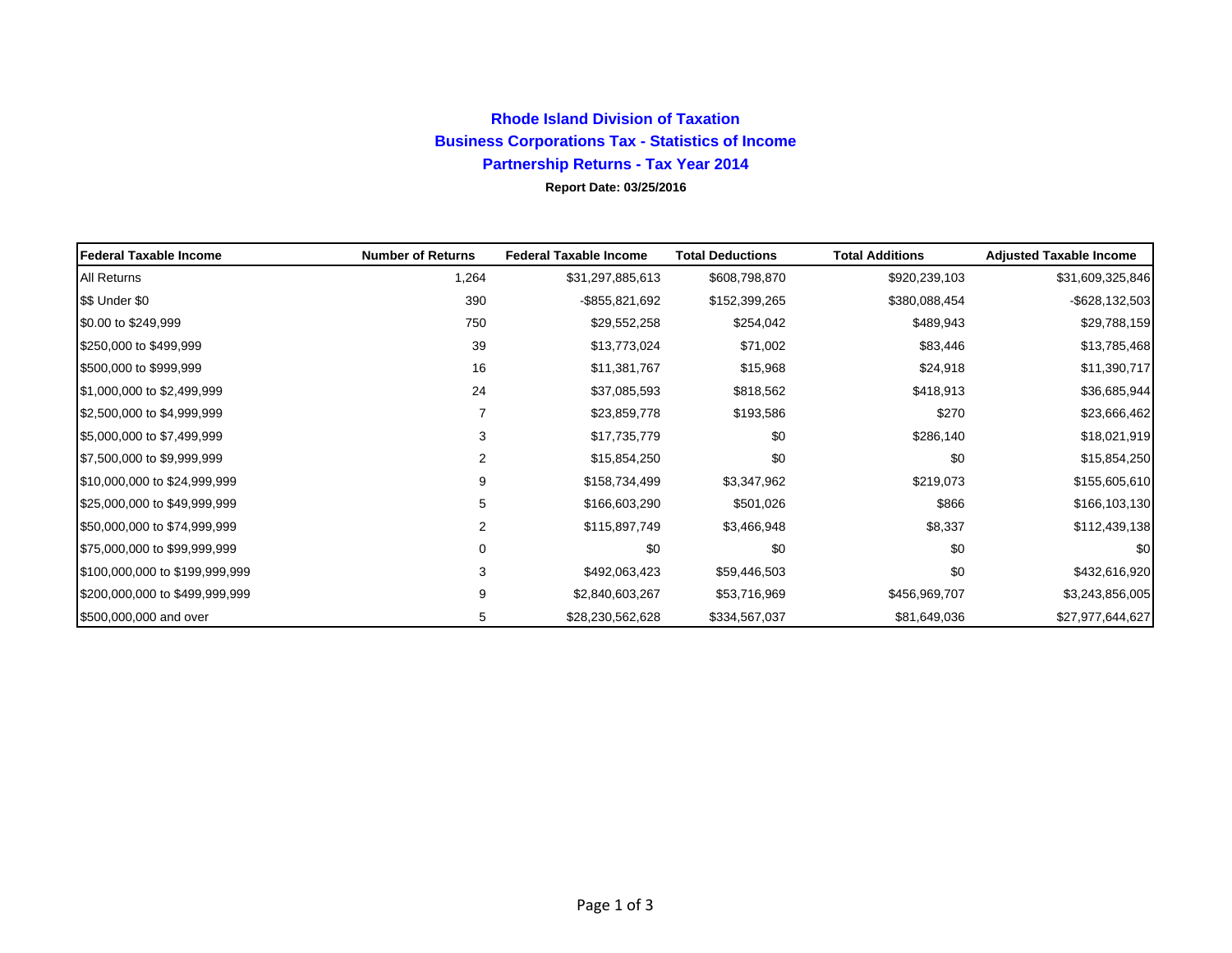## **Rhode Island Division of Taxation Business Corporations Tax - Statistics of Income Partnership Returns - Deductions from Federal Taxable Income - Tax Year 2014 Report Date: 03/25/2016**

|                                | Number of      |       | <b>Exempt Dividends and Interest</b> | <b>Bonus Depreciation and Sec 179</b> |               | Discharge of Indebtedness |           |
|--------------------------------|----------------|-------|--------------------------------------|---------------------------------------|---------------|---------------------------|-----------|
| <b>Federal Taxable Income</b>  | <b>Returns</b> | Count | Amount                               | Count                                 | Amount        | Count                     | Amount    |
| All Returns                    | 1,264          | 15    | \$88,379                             | 249                                   | \$608,196,755 | 2                         | \$513,736 |
| \$\$ Under \$0                 | 390            | 4     | \$46,809                             | 81                                    | \$152,330,895 |                           | \$21,561  |
| \$0.00 to \$249,999            | 750            | 5     | \$21,767                             | 122                                   | \$232,275     |                           | \$0       |
| \$250,000 to \$499,999         | 39             |       | \$10,199                             | 17                                    | \$60,803      | 0                         | \$0       |
| \$500,000 to \$999,999         | 16             |       | \$0                                  | 5                                     | \$15,968      | 0                         | \$0       |
| \$1,000,000 to \$2,499,999     | 24             |       | \$660                                | 8                                     | \$817,902     | 0                         | \$0       |
| \$2,500,000 to \$4,999,999     |                |       | \$93                                 |                                       | \$193,493     | 0                         | \$0       |
| \$5,000,000 to \$7,499,999     |                |       | \$0                                  |                                       | \$0           | 0                         | \$0       |
| \$7,500,000 to \$9,999,999     |                |       | \$0                                  | O                                     | \$0           | O                         | \$0       |
| \$10,000,000 to \$24,999,999   | 9              |       | \$0                                  | 6                                     | \$3,347,962   | O                         | \$0       |
| \$25,000,000 to \$49,999,999   | 5              | 2     | \$8,851                              |                                       | \$0           |                           | \$492,175 |
| \$50,000,000 to \$74,999,999   |                |       | \$0                                  |                                       | \$3,466,948   | 0                         | \$0       |
| \$75,000,000 to \$99,999,999   | $\Omega$       |       | \$0                                  | U                                     | \$0           | 0                         | \$0       |
| \$100,000,000 to \$199,999,999 | 3              |       | \$0                                  | 2                                     | \$59,446,503  | 0                         | \$0       |
| \$200,000,000 to \$499,999,999 | 9              |       | \$0                                  | 3                                     | \$53,716,969  | 0                         | \$0       |
| \$500,000,000 and over         | 5              | 0     | \$0                                  | 3                                     | \$334,567,037 | 0                         | \$0       |